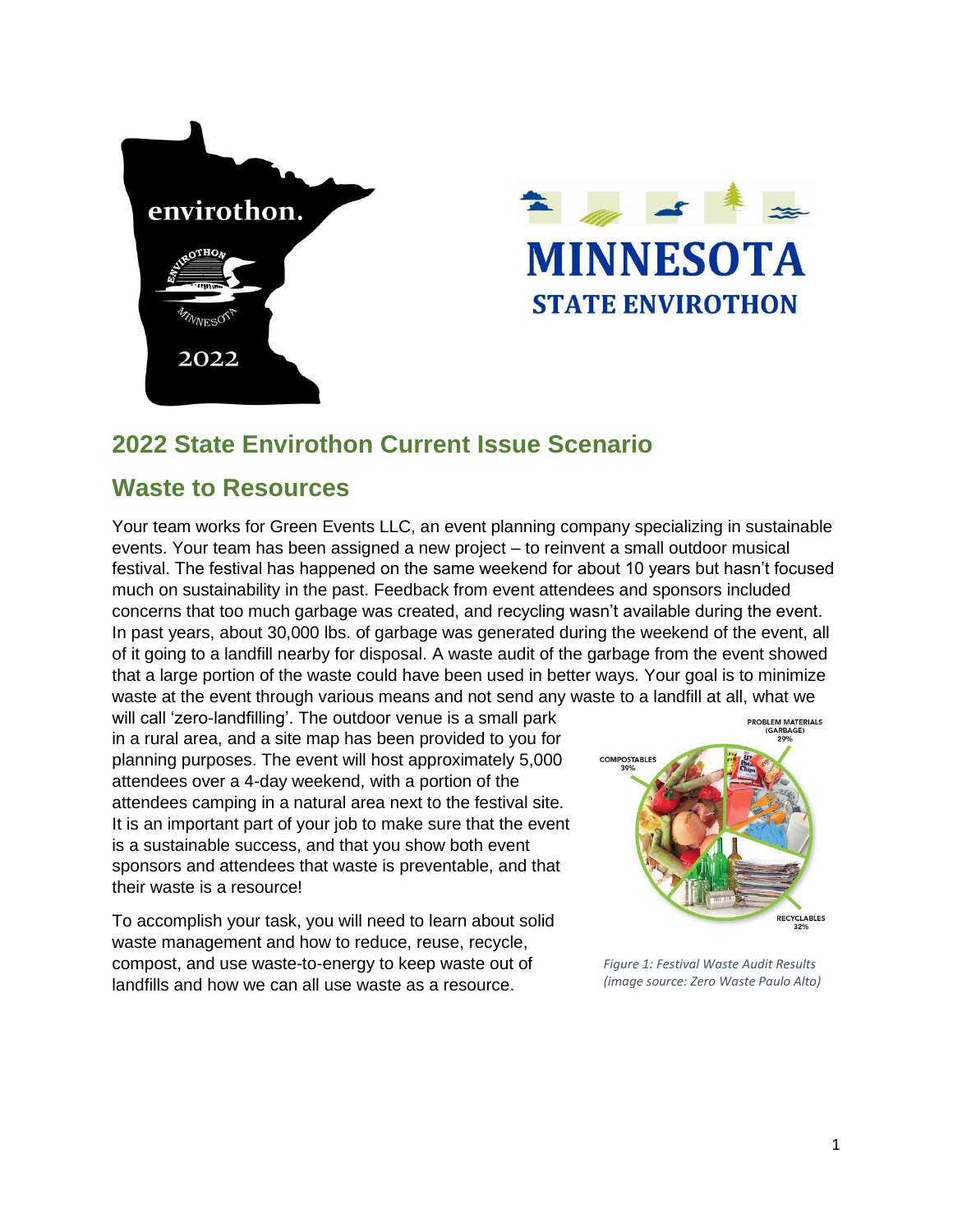#### **Solid Waste Overview**

We tend to think of waste as something that doesn't have value, or that 'goes away' when we throw it away. When you put something into the garbage can, it enters a \$7 billion system that collects, transports, sorts, and disposes of the things that you no longer want. But… it's not really waste. Waste is just resources (like timber made into paper or cardboard, metal extracted from ore, oil used to make plastic, sand used to manufacture glass, or soil and water used to

grow food) that we can use to make new products, or perfectly good things that could be used by someone else, or even things that could be redesigned to prevent waste in the first place. Solid waste refers to the industry and infrastructure that handles your garbage (sometimes referred to as 'refuse' or MSW – municipal solid waste). Often connected to solid waste are other programs that reduce waste, such as recycling and composting programs. Waste is separated into types or 'streams' that go to specific disposal destinations. Different disposal methods are prioritized based on environmental impact, with methods that are the least environmentally preferred being at the bottom. This order of preference is called the Solid Waste Hierarchy and is often used to inform decision making about solid waste planning and programs. In order of preference, the Solid Waste Hierarchy includes:



*Figure 2: Solid Waste Hierarchy*

#### **Waste Reduction – prevent waste from happening.**

Waste reduction, including rethinking product design to reduce packaging, only buying what you need, or even repairing items instead of disposing of them, is the most preferred way to manage waste, because it prevents waste from happening in the first place.

#### **Reuse – the greenest product is the one that already exists.**

Reuse is a very important waste reduction strategy, as it uses and reuses and makes the most of products that already exist. Items like refillable water bottles and coffee mugs, reusable food containers, or even clothing should be used and reused many times to maximize environmental benefit. Reuse benefits people who can save by buying used and reusing what they have and minimizes environmental impacts that can worsen public health. Reuse benefits the planet, because no additional resources are extracted when an existing item is reused or repurposed, and materials don't need to be re-manufactured as they do with recycling.

#### **Recycling – making products out of waste materials**

Recycling is the process of collecting specific waste materials that can be used as a raw material for manufacturing new products. The materials collected often fall into the following categories: Paper products, glass, plastic containers, aluminum and steel cans, and corrugated cardboard. Recyclable materials must stay relatively clean and must be separated into these categories before they can be pre-processed into materials ready for manufacturing new products. While many people think of recycling first, we need to focus more on reusing and prevent waste before it happens because not everything is or should be recyclable, and although recycling is a great way to keep waste out of landfills, recycling itself has a negative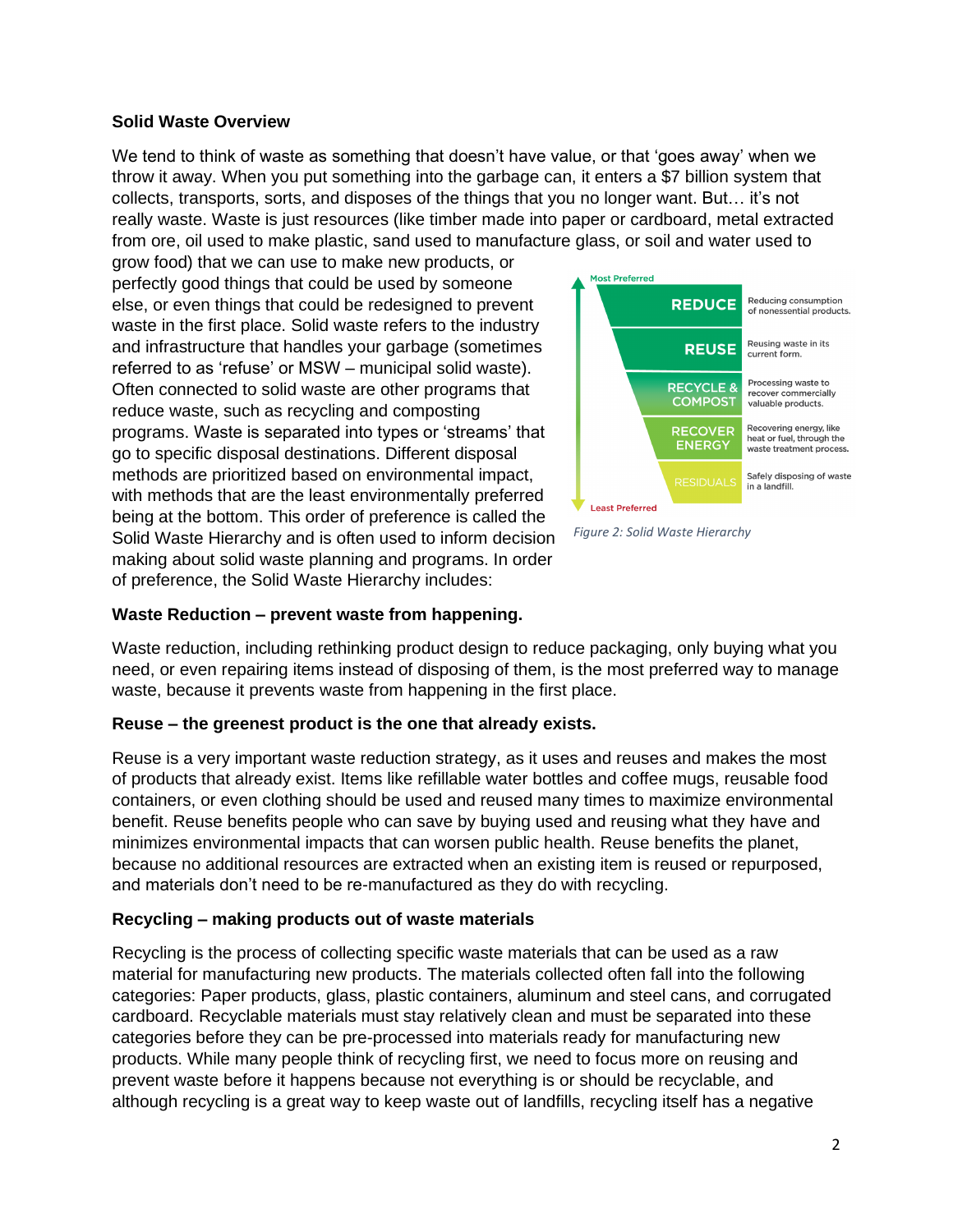environmental impact. Recycling takes energy, infrastructure, and lots of labor to get materials in a usable form to a manufacturer, in addition to the environmental impacts of the manufacturing process. This is why reuse (which doesn't require these inputs) is a better waste reduction strategy.

## **Composting – Nature's Way of Recycling**

When we waste food, we waste all the resources that went into producing it, such as scarce freshwater resources, soil fertility, fertilizers and pesticides, fuel and machinery, and human labor. We can recover and use those resources again if we divert food waste and other compostable products through composting programs. Composting, sometimes referred to as organics recycling – is just decomposition occurring in a controlled manner. Nature recycles all the time, there is no waste in nature. In solid waste systems, food waste and other organic materials (including certified compostable cups made from plant resin, plates from plant fibers, utensils, napkins) can be separated out for specific organics recycling programs or commercial composting programs. Organics recycling programs are becoming more common in Minnesota and around the country as people realize that food waste and other organic matter should get recycled back into soil, not wasted in a landfill. Food waste can be composted in your backyard, but bigger amounts of organic waste can be collected in bins and hauled to a special commercial compost facility for organics recycling.

## **Resource Recovery**

Resource Recovery, commonly referred to as Waste-to-Energy, is a strategy for disposing of waste that cannot be reused, recycled, or composted. There are benefits to Resource Recovery over Landfilling, which is why it is higher up on the Waste Hierarchy diagram. Resource Recovery burns waste in a controlled environment and uses the heat to produce steam. The steam can be used in manufacturing, or the steam can be used to generate electricity which is sold to help offset costs at the facility. The volume of the waste is also reduced by up to 85% during incineration, greatly reducing the volume that needs to be disposed of in a landfill. Multiple pollution control measures such as bag houses and neutralizing agents are in place to remove contaminants from air leaving the system. Continuous emissions monitoring protects the environment and ensures pollution control measures are adequate to meet all environmental standards and requirements. Resource Recovery facilities are quite expensive, but have more benefits than landfilling, and so some communities rely on them instead of building landfills.

## **Landfill/Residuals**

The least preferred method of waste disposal is landfilling. The United States relies heavily on landfilling (approx. 52% landfilling vs 11% Resource Recovery at the national level) for waste disposal, while parts of Europe rely almost entirely on Resource Recovery for their waste disposal needs. Landfills are built to store waste, not decompose things, and a landfill essentially locks away resources (such as metal or other recyclables, food waste that could have been composted into new soil, or items that could have been reused such as clothing or housewares) and prevents them from being used further in any beneficial way. Landfills are built with thick impermeable liners and layers of soil and clay both on the bottom layer and on the top layer once they are full and need to be closed over. This protects groundwater from contamination and prevents any garbage from escaping or contaminating the environment, but it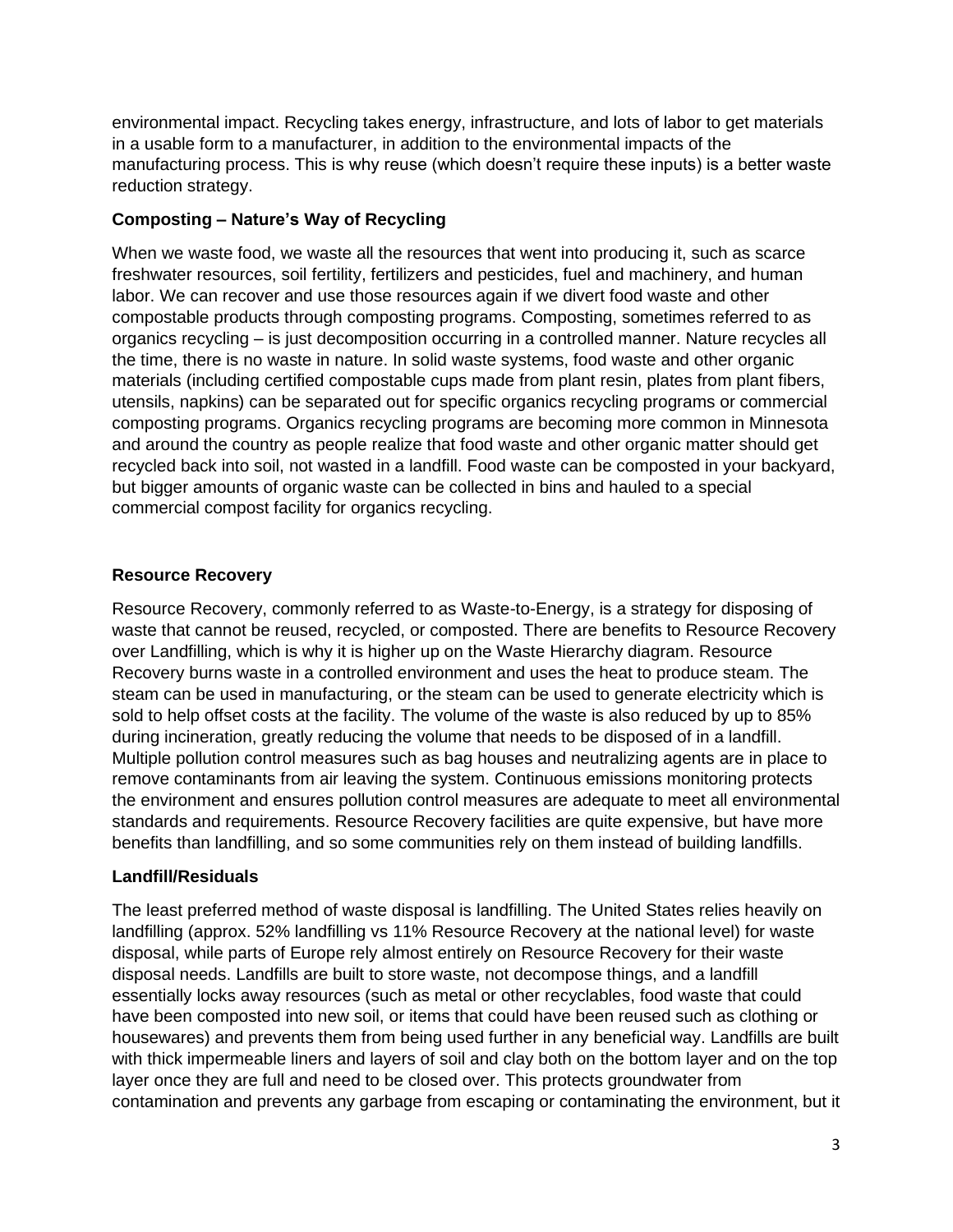also means that whatever is put into a landfill is locked away, for any practical purposes, forever. Landfills are extremely expensive engineered structures, and no one wants to live next to one making them extremely hard to get approved and sited.

## **Minnesota Solid Waste and Recycling Trends**

On average, each person in the United States generates about 6 lbs. of garbage and recycling each day. While that doesn't seem like a lot when you think of just yourself, it adds up to be mountains of waste when you consider the population of the whole country, or the state. In your

lifetime, you will make as much garbage as the weight of 9 large school buses! Although many try to reuse when they can and lots of people recycle, Minnesotans are generating more trash than ever, including more plastic waste and more food waste. (Fig 2) This is partly due to an overabundance of disposable convenience items, wasted food, and lots of items that are not recyclable and are recyclable but don't get into a recycling bin.



*Figure 3: Minnesota waste trends after recycling. Source: Minnesota Pollution Control Agency*

## **Let's Plan A Sustainable Event!**

- 1. Choose a name for your event that will help communicate to event attendees, sponsors and vendors the change to a more sustainable focus.
- 2. Looking at waste audit results from past festival years (Figure 1), how much of your waste do you anticipate could be prevented or used as a resource instead of landfilled?
- 3. Think about the kinds of items attendees would bring to the festival that would need to be disposed of, or items that vendors would sell. What are the different types of waste you will collect at your music festival, and how will that waste be used as a resource that has environmental benefit?
- 4. What disposal containers will you need, and what kind of locations around the site (Figure 4, below) will you put them to make sure attendees dispose of things properly?
- 5. How will you communicate your goal of being a zero-landfill event to your event attendees – before they arrive and during the event? Your vendors? Are there items attendees should/should not bring?
- 6. How will you encourage and support waste reduction and reuse (preventing waste before it occurs) at your festival – the most preferred ways to manage waste on the Solid Waste Hierarchy?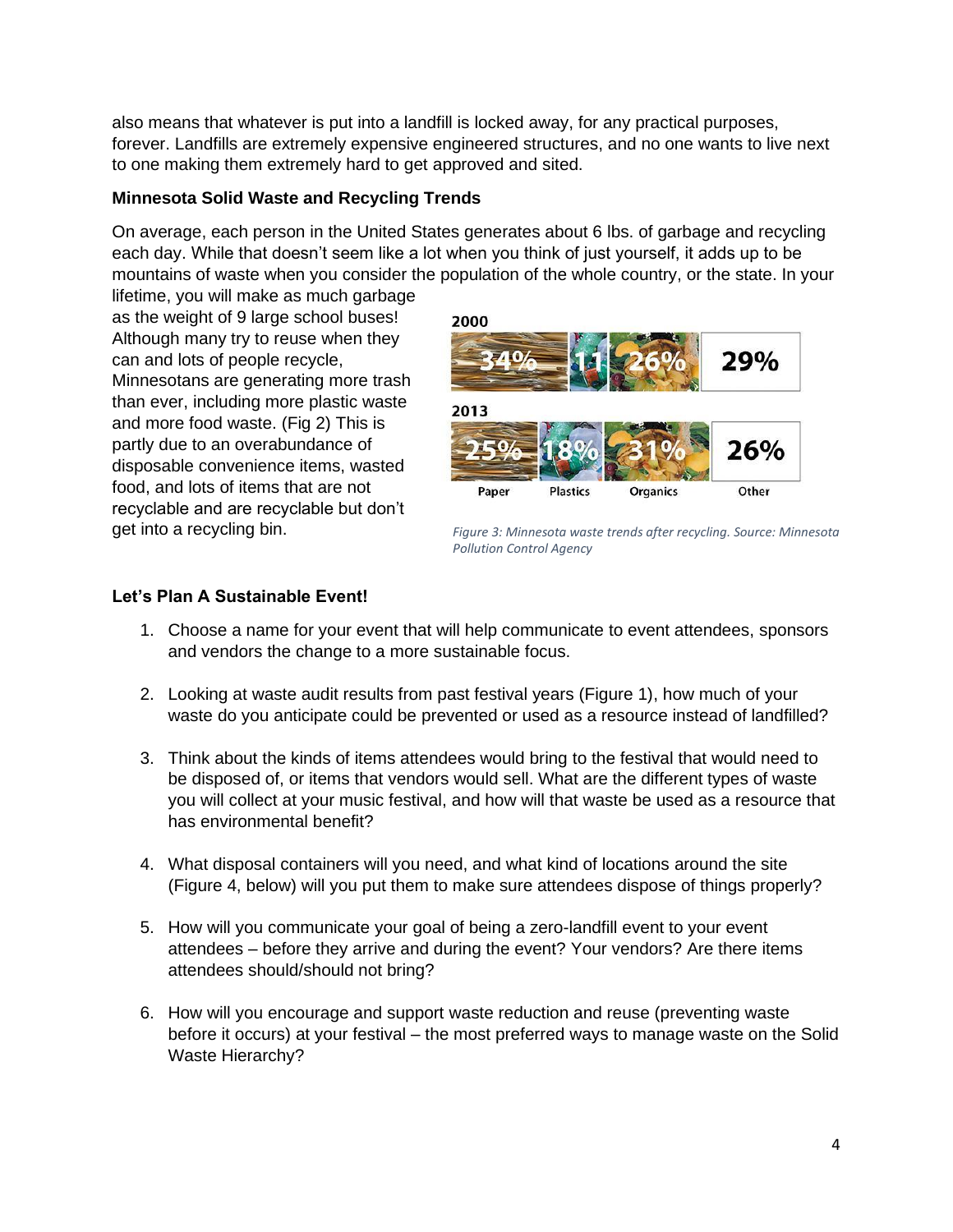7. How will you show to event attendees, sponsors and vendors that their waste is a resource that can be used in a beneficial way?



**ADDITIONAL RESOURCES AND EXAMPLES**

Moving beyond recycling op-ed [https://resource-recycling.com/recycling/2021/01/25/first](https://resource-recycling.com/recycling/2021/01/25/first-person-perspective-its-time-to-upend-the-cycle-of-infinite-consumption/)[person-perspective-its-time-to-upend-the-cycle-of-infinite-consumption/](https://resource-recycling.com/recycling/2021/01/25/first-person-perspective-its-time-to-upend-the-cycle-of-infinite-consumption/)

Benefits of Recycling [https://lbre.stanford.edu/pssistanford-recycling/frequently-asked](https://lbre.stanford.edu/pssistanford-recycling/frequently-asked-questions/frequently-asked-questions-benefits-recycling)[questions/frequently-asked-questions-benefits-recycling](https://lbre.stanford.edu/pssistanford-recycling/frequently-asked-questions/frequently-asked-questions-benefits-recycling)

Waste-to-Energy trends and emissions information

[https://news.climate.columbia.edu/2016/10/18/putting-garbage-to-good-use-with-waste-to](https://news.climate.columbia.edu/2016/10/18/putting-garbage-to-good-use-with-waste-to-energy/)[energy/](https://news.climate.columbia.edu/2016/10/18/putting-garbage-to-good-use-with-waste-to-energy/)

Organics Recycling benefits and the Food Waste Hierarchy [https://www.epa.gov/sustainable](https://www.epa.gov/sustainable-management-food/reducing-impact-wasted-food-feeding-soil-and-composting)[management-food/reducing-impact-wasted-food-feeding-soil-and-composting](https://www.epa.gov/sustainable-management-food/reducing-impact-wasted-food-feeding-soil-and-composting)

Event Recycling Services example: <https://www.co.washington.mn.us/3077/Event-Recycling>

10 tips for throwing a large zero-waste event [https://www.goingzerowaste.com/blog/10-tips-for](https://www.goingzerowaste.com/blog/10-tips-for-throwing-a-large-zero-waste-event/)[throwing-a-large-zero-waste-event/](https://www.goingzerowaste.com/blog/10-tips-for-throwing-a-large-zero-waste-event/)

Clean River Blog: Planning an eco-friendly event [https://cleanriver.com/blog-plan-eco-friendly](https://cleanriver.com/blog-plan-eco-friendly-event/)[event/](https://cleanriver.com/blog-plan-eco-friendly-event/)

Recycle Camp at Burning Man Festival [https://burningman.org/event/black-rock-city](https://burningman.org/event/black-rock-city-guide/infrastructure/recycle-camp/)[guide/infrastructure/recycle-camp/](https://burningman.org/event/black-rock-city-guide/infrastructure/recycle-camp/)

Sustainability Initiatives at San Francisco Outside Lands Music Festival <https://www.sfoutsidelands.com/experience/sustainability/>